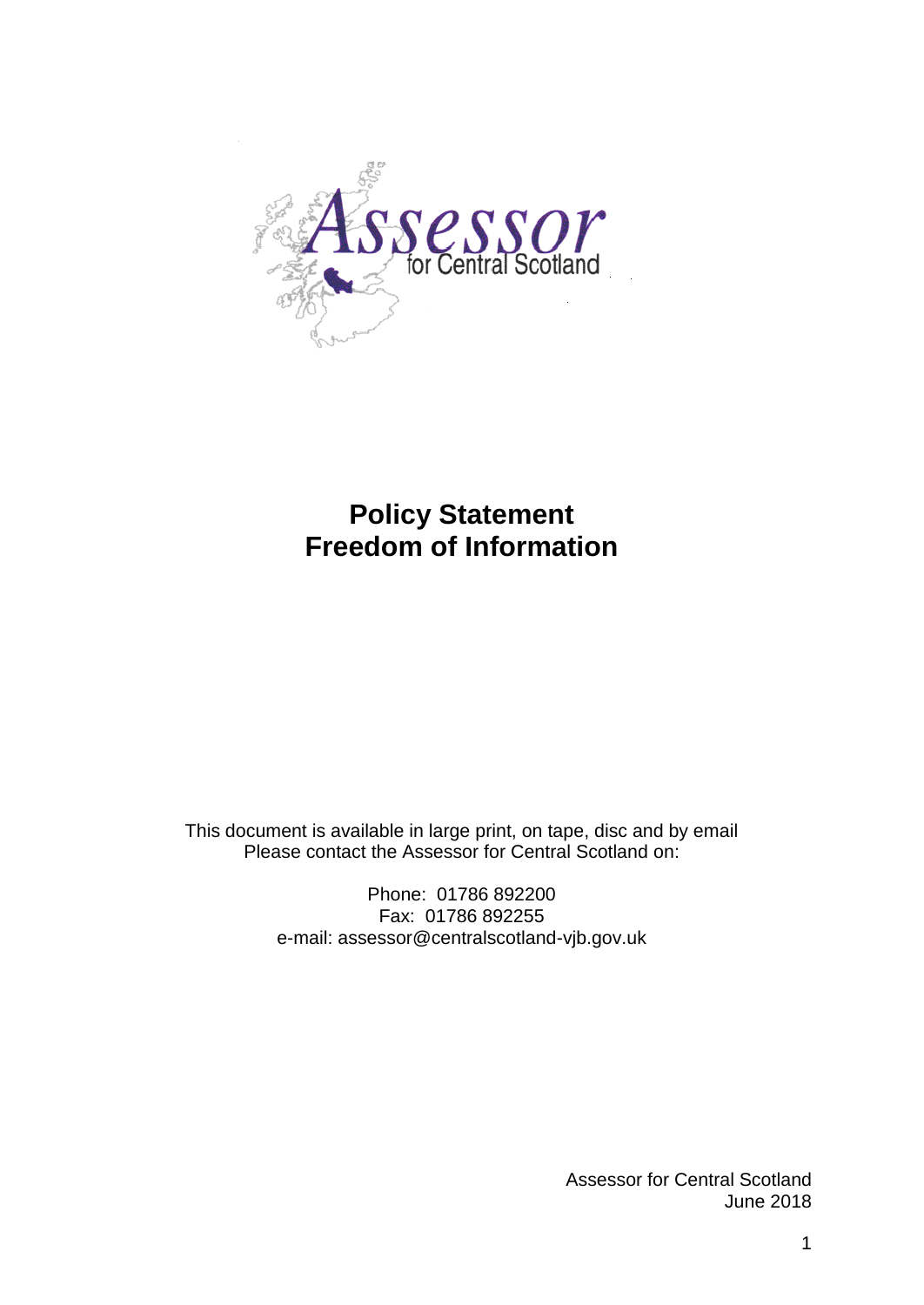# **C O N T E N T S**

| <b>SECTION</b> |                                  | <b>PAGE</b>    |
|----------------|----------------------------------|----------------|
|                |                                  |                |
| 1              | <b>PURPOSE</b>                   | 3              |
| $\overline{2}$ | <b>RESPONSIBILITIES</b>          | $\mathbf{3}$   |
| 3              | <b>PUBLICATION SCHEME</b>        | $\overline{3}$ |
| 4              | <b>HANDLING REQUESTS</b>         | 4              |
| 5              | <b>DIFFERENT FORMATS</b>         | 5              |
| $6\phantom{1}$ | <b>EXEMPTIONS</b>                | 5              |
| $\overline{7}$ | <b>DATA PROTECTION</b>           | 6              |
| 8              | <b>ENVIRONMENTAL INFORMATION</b> | $\overline{7}$ |
| 9              | <b>REFUSING REQUESTS</b>         | $\overline{7}$ |
| 10             | <b>TRANSFERRING REQUESTS</b>     | 8              |
| 11             | <b>CHARGING</b>                  | 8              |
| 12             | <b>REVIEWS</b>                   | 9              |
| 13             | <b>MONITORING</b>                | 10             |
| 14             | <b>APPENDICES</b>                | 12             |
|                |                                  |                |

**1: Flowchart: Frontline Staff – Dealing With Requests**

**2: FOI Representatives Key Responsibilities**

- **3: Refusal Notice Template**
- **4: Fees Notice Template**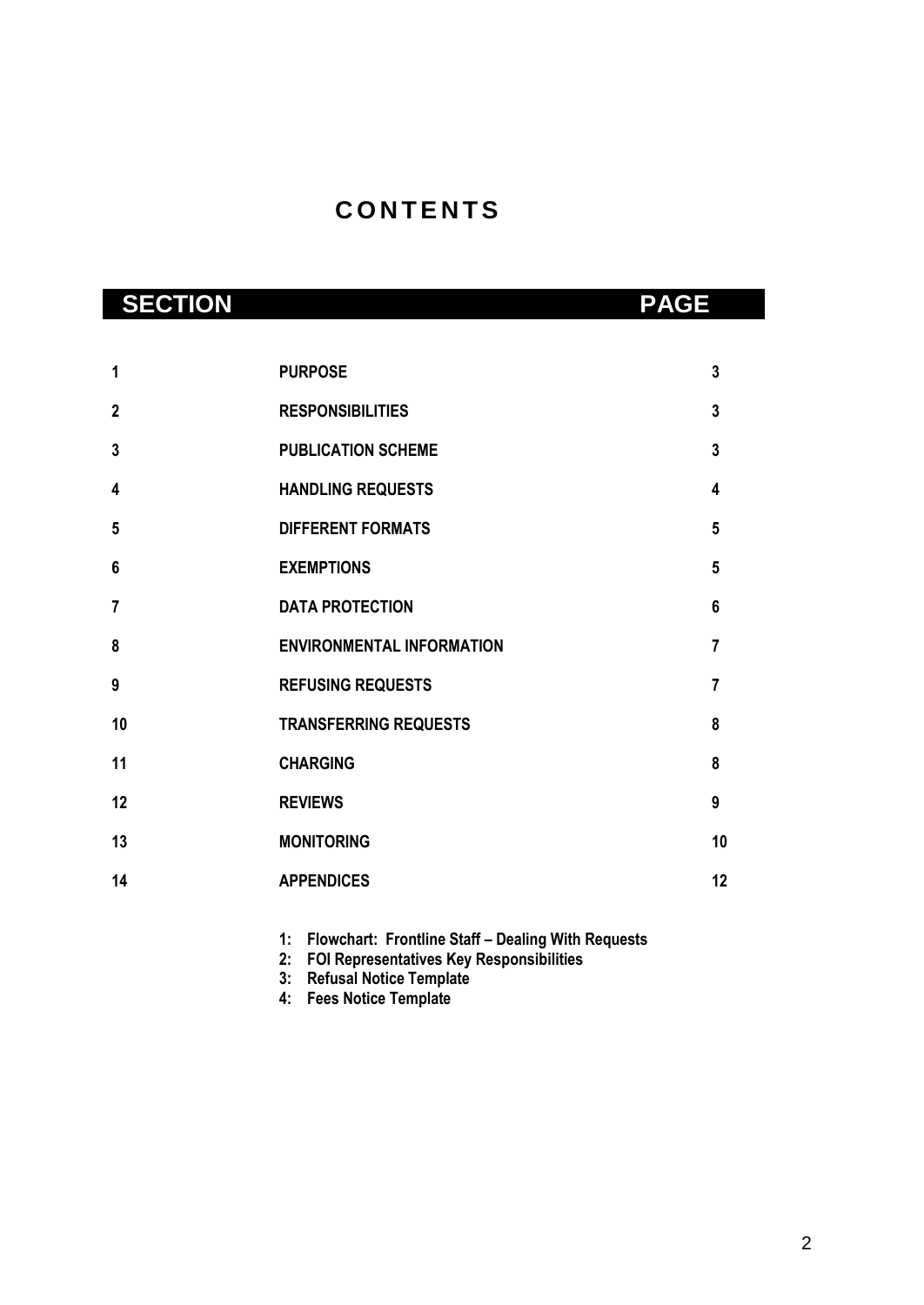#### **1PURPOSE**

- 1.1 The Freedom of Information (Scotland) Act, 2002 came into force fully on 1 January 2005. It gives any person the right of access to "recorded" information held by public authorities in Scotland. Once an individual makes a request for information, the public authority has 20 working days to respond, subject to certain limitations and exemptions.
- 1.2 This policy sets out the arrangements the Assessor for Central Scotland (Assessor) and Central Scotland Valuation Joint Board (CSVJB) make to ensure compliance with the Act. The Policy is arrived at having regard to the section 60 guidance notes issued by Ministers
- 1.3 For further information on Freedom of Information in Scotland, please visit the website of the Office of the Scottish Information Commissioner, whose duties include promoting good practice and enforcing compliance with the Act [\(http://www.itspublicknowledge.info\)](http://www.itspublicknowledge.info/).

#### **2 RESPONSIBILITIES**

- 2.1 **All staff** must be aware of the Freedom of Information (Scotland) Act and the duties it places on the Assessor and CSVJB as public authorities.
- 2.2 **Frontline staff** are the likely initial recipients of requests for information. However it is not envisaged that such staff will deal with complex FOI requests. As a result, frontline staff should primarily familiarise themselves with sections 3 - 7, and Appendix 1 of this policy document.
- 2.3 The Assistant Assessor has been nominated as FOI Responsible Officer with the Principal Administration Officer being designated backup Responsible Officer. Section 4.8 outlines the instances in which FOI requests must be transferred to these officers. A list of key responsibilities for FOI representatives is included under Appendix 2.

**Legal Advice is available from –** Legal and Administration Services, Clackmannanshire Council, Greenfield, Alloa, FK10 4AD for Freedom of Information matters.

#### **3 PUBLICATION SCHEME**

- 3.1 The Act requires that the Assessor and CSVJB must produce a publication scheme. This is a document describing the information that the authority publishes, in what format it is published, and details of any charges for providing the information.
- 3.2 The person responsible for the day-to-day maintenance of the Assessor and CSVJB's scheme is the Assistant Assessor. The scheme will be updated regularly to take account of changes to the information included.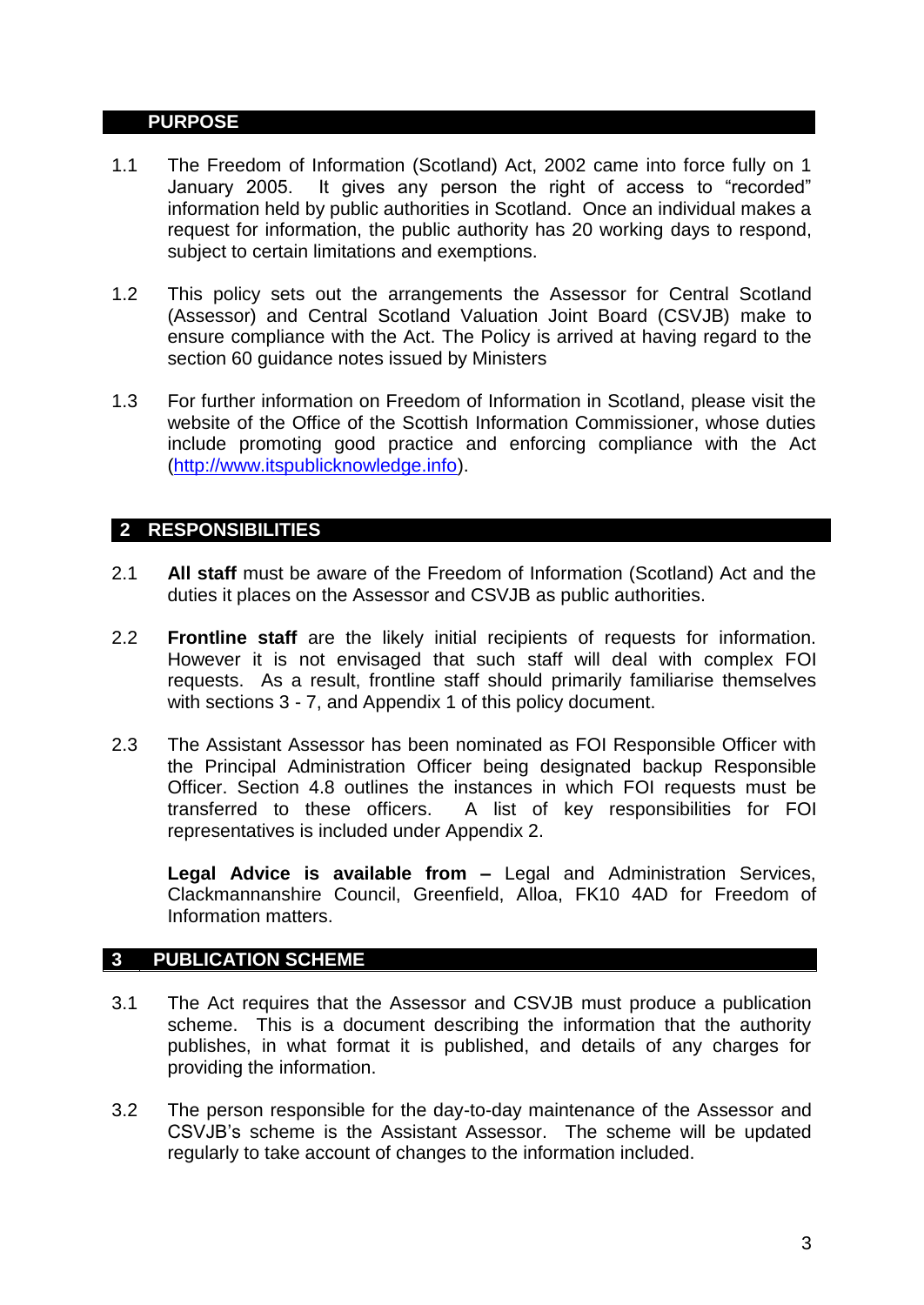3.3 Copies of the Assessor and CSVJB's publication scheme is available from the Assessor's office and on the web site [www.saa.gov.uk/central](http://www.saa.gov.uk/central)

# **4 HANDLING REQUESTS (see Appendix 1)**

- 4.1 A Freedom of Information request must meet the following criteria:
	- the information requested is **not** already available in the Assessor and CSVJB's publication scheme
	- it is in a permanent form capable of being used for subsequent reference for example, email, letter, audio recording or voice mail message
	- it is accompanied by the applicant's name and a correspondence address
	- it contains a description of the information being requested

However, the applicant **does not** need to specifically refer to the Freedom of Information Act.

- 4.2 If a request for information can be routinely dealt with by an employee in the course of their everyday duties, it should just be handled as normal. For instance, if a telephone call is received asking what the office opening hours are, this can be answered immediately without asking the caller to put their request in writing. Although Council tax band and Net Annual/Rateable Value information is available in the publication scheme a telephone request for bands and/or values may be answered – a request for more than a reasonable number of subjects can be referred to the Scottish Assessors' Association Portal or asked for in writing.
- 4.3 The public authority has **20 working days** from date of receipt of the request to reply to the applicant. As a result, it is important that employees' voice messages or in-trays are checked by colleagues if they are not at work for a substantial length of time. Also, the Out of Office Assistant facility on Microsoft Outlook should be used for email.
- 4.4 The Act places a duty on employees to provide advice and assistance to applicants. It should also be noted that the applicant's reasons for requesting the information are not relevant.
- 4.5 Employees must respond flexibly to requests for information. If a potential applicant is clearly unaware of their rights under the Act, employees have a duty to outline the key points of the Act, and inform applicants of the procedures for requesting information.
- 4.6 The applicant can request a preference as to the form in which the information is provided, e.g. on tape, in large print (see section 5 for further details). Otherwise, the information can be provided by:
	- photocopying the relevant information (subject to exemptions etc.)
	- producing a new document summarising the information that was requested.
	- allowing access to the original documents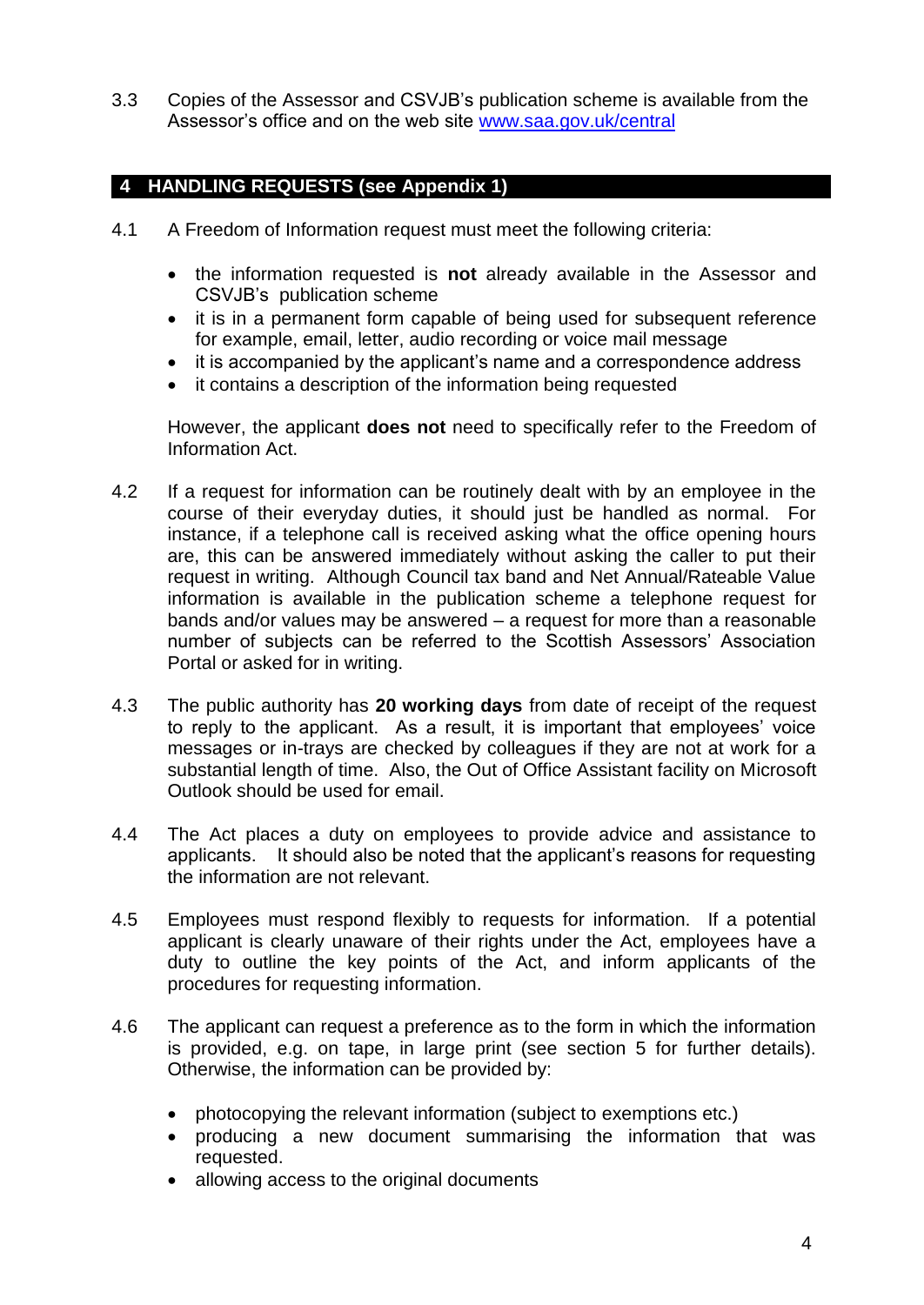- 4.7 If it is not possible to answer the applicant's request because they have provided insufficient information, the employee must contact the applicant to inform them of this and, if necessary, to help the applicant express more clearly what information they actually want. The public authority does not have to provide the information originally requested until the applicant clarifies his/her request.
- 4.8 Front line staff **must** transfer requests to the Responsible Officer as soon as possible, particularly if there is a possibility that:
	- the answering of the request is outwith the course of their everyday duties
	- the information requested is subject to an exemption
	- the information requested is protected under the Data Protection Act
	- the request is "vexatious" or "repeated" (see 9.4)
	- the answering of the request is likely to incur a charge
	- the answering of the request is likely to take longer than 20 working days?

## **5 DIFFERENT FORMATS**

- 5.1 Together with the Equality Act 2010, the Act places a duty on public authorities to be sensitive to the needs of disabled applicants and, where reasonable, to provide any information requested in their preferred format. This could include large-print, audio recording or Braille.
- 5.2 Applicants may also request that information be provided in a minority language. Again we are duty-bound, under the Freedom of Information Act and the Equality Act 2010, to consider such requests.
- 5.3 In such cases, requests should be promptly referred to the Assistant Assessor who will, in turn, liaise with the Assessor's translation service providers.
- 5.4 Any additional costs for providing the information in an alternative format can not be passed on to the applicant. Instead the cost must be borne by the Assessor and CSVJB.

#### **6 EXEMPTIONS**

- 6.1 Within the Act are a number of exemptions, absolute and non-absolute, that can be applied and thereby prevent the release of information to an applicant.
- 6.2 Information covered by **absolute exemptions** need not be released. Examples include:
	- Information otherwise accessible, for example via the publication schemes or in published hard copy, regardless of whether payment is required. However, information available solely on the Internet is not included as not everyone has access to the Internet.
	- Disclosure prohibited by enactment
	- Court records of proceedings or other relevant legal documents
	- Information that, if disclosed, would constitute a breach of confidence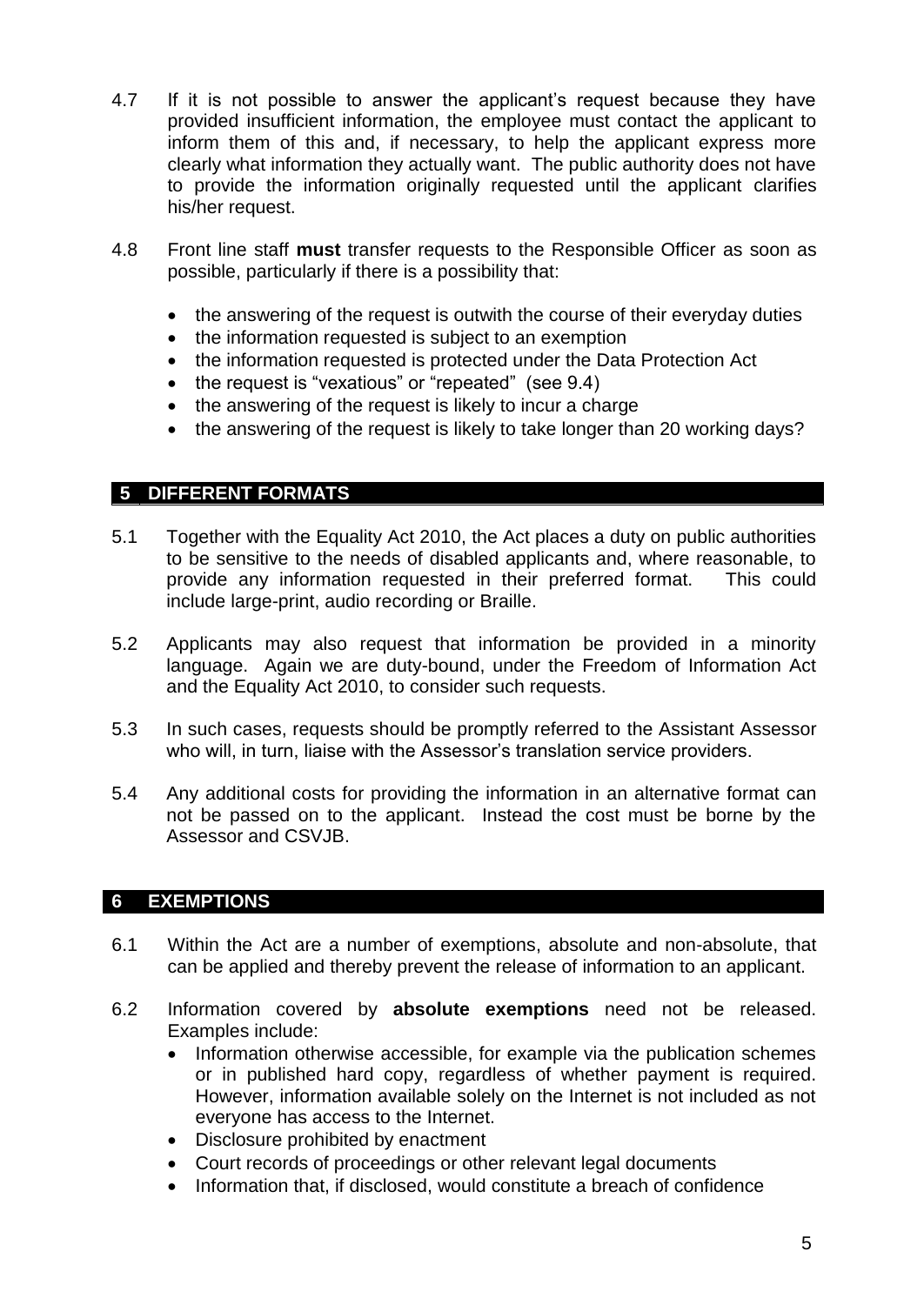- Personal data, as defined by the Data Protection Act 2018 (see section 7)
- 6.3 **Non-absolute exemptions** are subject to a "public interest test", meaning that we have to decide whether the public interest in maintaining the exemption outweighs the public interest in disclosing it. Examples include:
	- Information to be published within the next twelve weeks, from the date of request
	- Research information, if its release could substantially prejudice the research programme
	- Commercially sensitive information
	- Law enforcement information (including any form of tax assessment)
	- Information that may endanger the health and safety of an individual if disclosed

It is worth noting, however, that potential embarrassment to the public authority if information is released is **not** adequate grounds for it being withheld.

6.4 Any request received that could be subject to an exemption should be dealt with by the Responsible Officer. On receiving such requests, frontline staff should **immediately** forward them on to the Responsible Officer.

# **7 DATA PROTECTION**

- 7.1 The Data Protection Act 2018 protects information that is held about individuals by public authorities. Individuals can ask for and receive a description of the personal data held about them (a "subject access request").
- 7.2 Information is exempt from the Freedom of Information (Scotland) Act if it is a request for information from an individual about themselves. Such a request should be handled under Data Protection legislation. The applicant should be notified of this transfer and the different procedures that apply.
- 7.3 Requests for information about other living individuals should be dealt with under the Freedom of Information (Scotland) Act but can be refused on the basis that they breach the principles of the Data Protection Act.
- 7.4 Any request received that may come under the jurisdiction of the Data Protection Act should be dealt with by the Responsible Officer.

## **8 ENVIRONMENTAL INFORMATION**

8.1 Staff should note that requests for access to environmental information may come under the jurisdiction of the Environmental Information (Scotland) Regulations 2004 (EIR) rather than FOI. Examples of subjects dealt with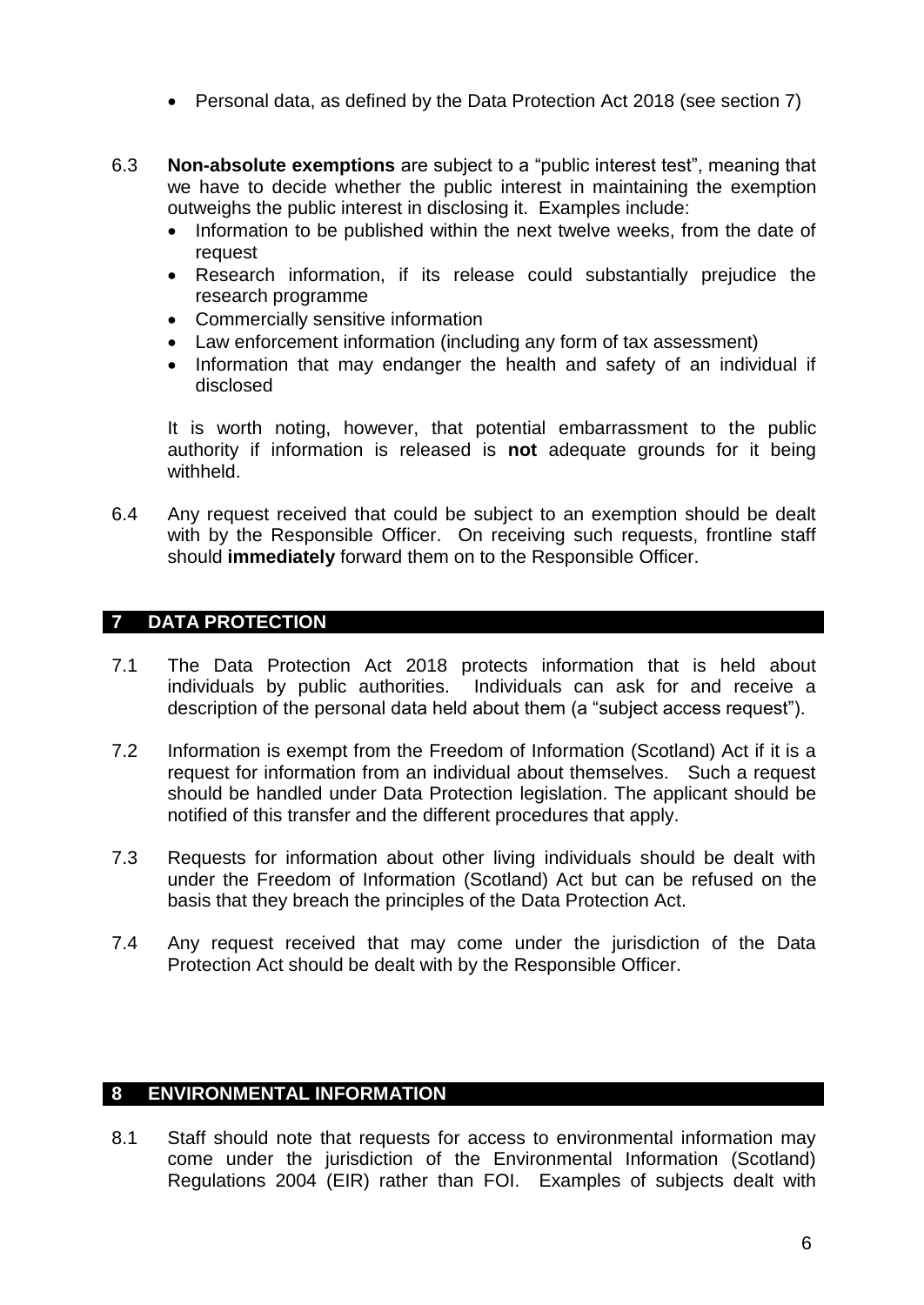under EIR include emissions into the environment, nature sites, roads, sewage and even air-conditioning systems.

- 8.2 Though EIR and FOI are closely aligned, there are some key differences:
	- Requests for environmental information do not have to be in writing but can be made orally
	- A 40 day response time can apply for complex or voluminous requests
	- There are no absolute exemptions under EIR
	- Fees charging is different
- 8.3 If you consider that a request falls under EIR rather than FOI, any such requests should be passed to the Responsible Officer.

### **9 REFUSING REQUESTS**

- 9.1 If an exemption applies to the information requested, and Central Scotland Assessor's staff decides not to release the information, the applicant must be provided with a written refusal notice. This must be sent within the 20 working day timescale.
- 9.2 A refusal notice must contain the following information:
	- that we hold the information
	- $\bullet$  that we are claiming an exemption
	- why the exemption applies
	- in the case of non-absolute exemptions, why the public interest in maintaining the exemption outweighs the public interest in disclosing it
	- details of our review procedure (see section 12)

A template for a refusal notice can be found in Appendix 4 of this policy.

- 9.3 Refusal notices can also be issued if the cost of complying with the request would exceed an upper cost limit (see section 11).
- 9.4 Requests can be refused if they are "vexatious" or "repeated" (an identical or similar request from the same person received in a short period of time). Again, the applicant should be sent a refusal notice within 20 working days. However, these reasons for refusal should be used sparingly and as a last resort only, especially as the Act does not specifically define the term "vexatious"**.**
- 9.5 If in any doubt as to the correct course of action, the decision should be made in conjunction with the Responsible Officer. Additional advice can be obtained from Clackmannanshire Council's Legal & Administrative Services.
- 9.6 In the event that the refused request may later be investigated by the Scottish Information Commissioner, it is very important that adequate records are kept of such cases.

#### 9.7 **Refused requests for information must be reported to the Assessor prior to a refusal notice being sent.**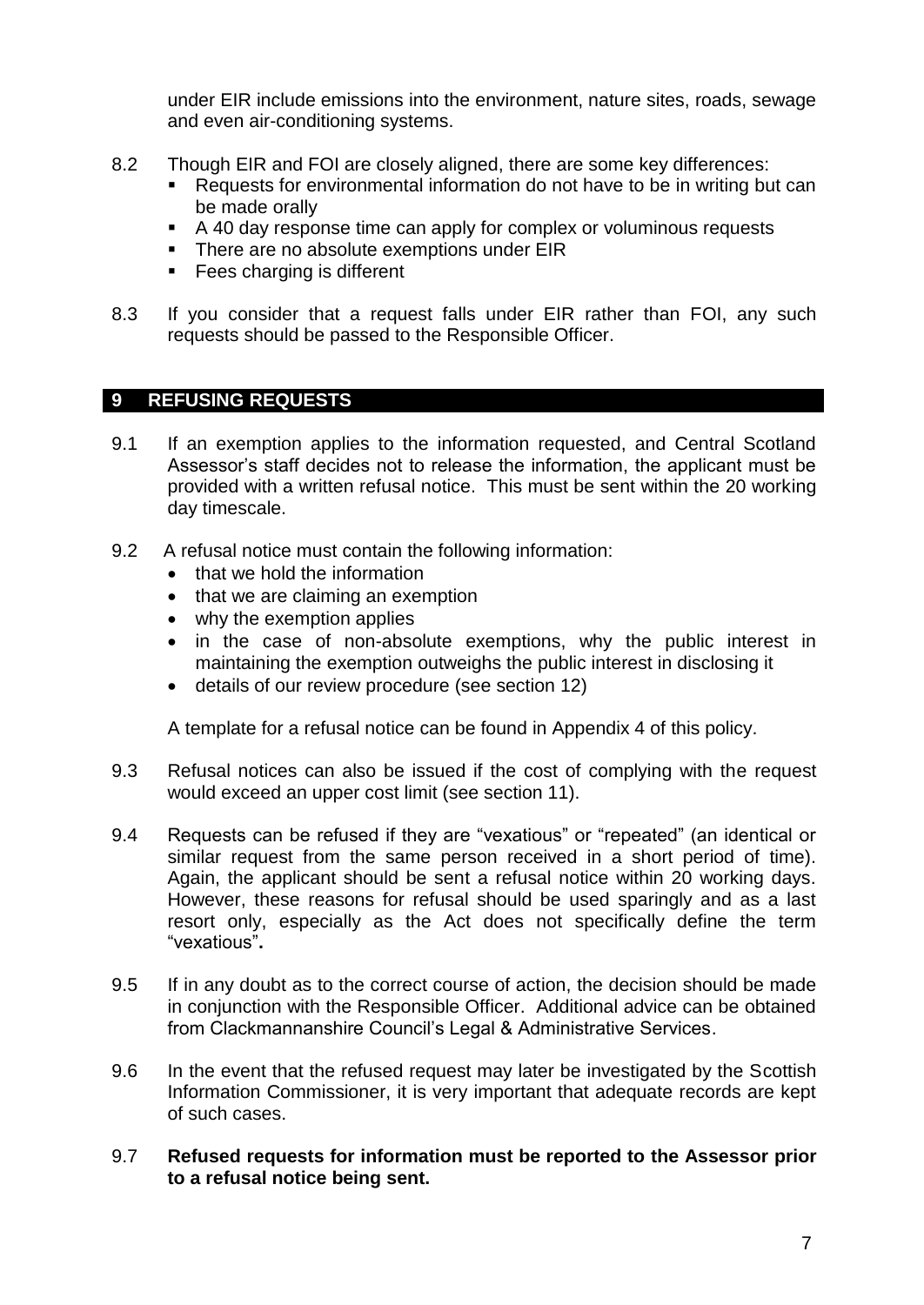#### **10 TRANSFERRING REQUESTS**

- 10.1 If an applicant requests information that is not held by Central Scotland Assessor, but there is reason to believe that it is held by another public authority (including any of our three councils) the following course of action should be followed:
- 10.2 The other public authority must be contacted to confirm that the information is held by them.
- 10.3 If this is the case, the applicant must be promptly informed. At this point the applicant should be given two options. They can:
	- re-apply for the information themselves by contacting the relevant public authority or,
	- request that Central Scotland Assessor handle the transfer of the information request to the relevant public authority
- 10.4 If the request for information is to be transferred, staff must write to the applicant:
	- confirming the transfer of the request
	- detailing the new contact details
	- informing the applicant that the statutory period of dealing with the request will now run from receipt of transferred request
- 10.5 Instances may arise where Central Scotland Assessor holds the majority of the information requested, but the remainder is held elsewhere. Where practicable, one combined response should be supplied to the applicant, assuming that this will not cause a significant delay or additional costs.
- 10.6 Responsible Officers should monitor those instances where requests are transferred to another public authority (see section 13).

#### **11 CHARGING**

- 11.1 Fees can be levied for particularly complex or lengthy enquiries but the vast majority of requests for information will not incur a charge. This is because the first £100 of "projected" costs must be provided free of charge.
- 11.2 If the estimated costs exceed £100, the cost of the request must be formally calculated. A £600 upper limit exists on these costs, after which we do not have to comply with the request.

The authority can charge for:

- direct or indirect costs incurred in locating, retrieving, and providing the information requested
- providing the information in the format preferred by the applicant (i.e. CD-ROM, photocopying)

However, the authority can not charge for:

costs incurred in deciding whether or not to release the information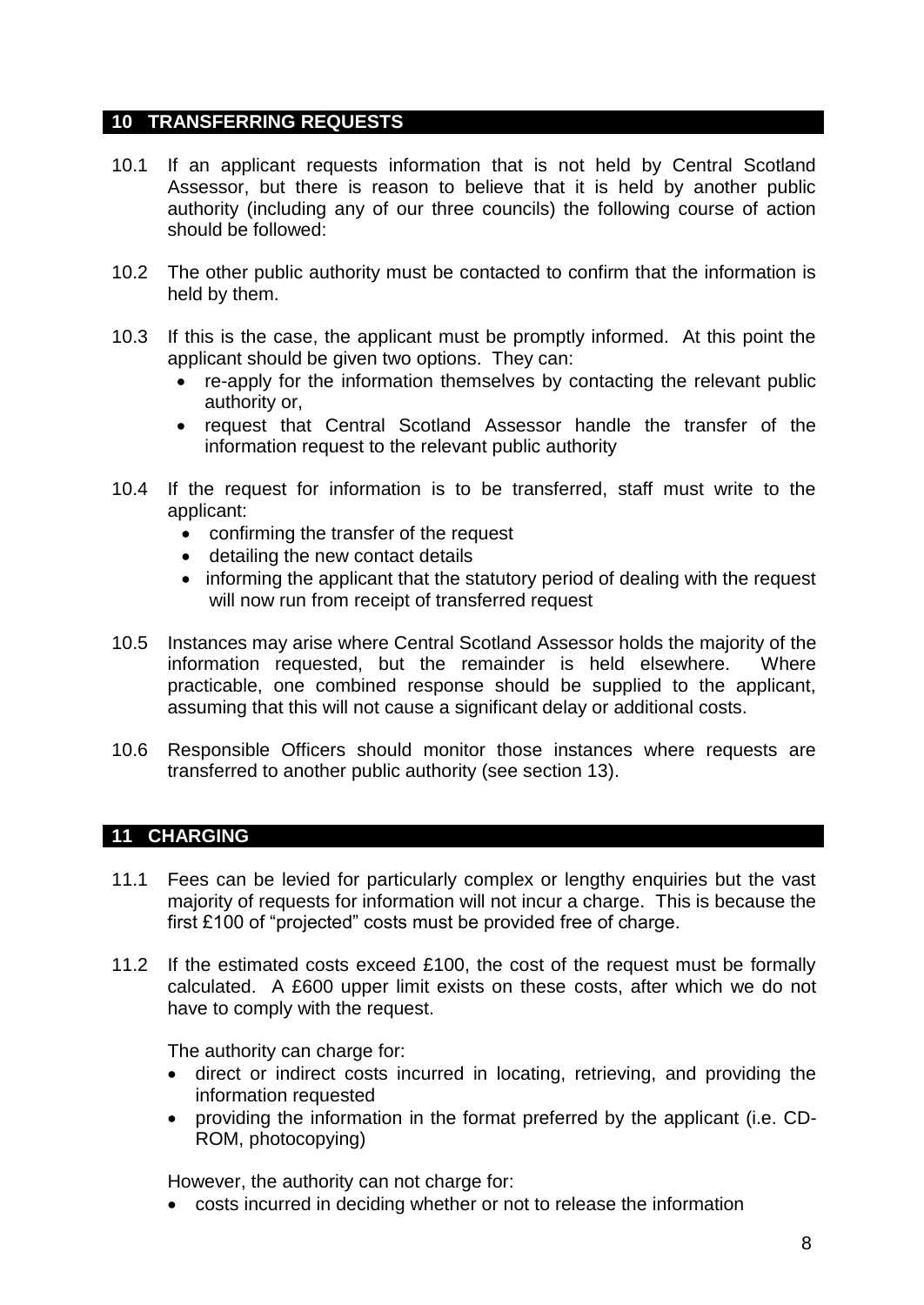- costs incurred in determining whether we actually hold the information. If we have difficulty finding the information because of poor records management, we cannot pass on these costs to the applicant.
- providing the information in an alternative format as per our duty under the Equality Act 2010
- 11.3 When calculating the cost of staff time, the amount cannot exceed £15 per hour regardless of who is undertaking the work. The costs passed on to the applicant should accurately reflect the grade of the employee carrying out the work.
- 11.4 Only 10% of the projected cost can be passed on to the applicant, meaning in effect, that the maximum amount that can be charged for a request for information is £50 (the upper cost limit is £600: 10% of £600 is £60, minus £10 for the first £100 of work which must be provided free of charge).
- 11.5 If a request for information is going to incur a charge, a Fees Notice must be issued. This must include:
	- a detailed breakdown of the projected costs
	- advice about the procedure for dealing with complaints and the right of appeal

A template for a fees notice can be found in Appendix 5 of this policy.

At this point the applicant can decide to proceed with the request or decline the quote. At this point no work should have been undertaken regarding the request. If the fee is not paid within 3 months the request can be treated as withdrawn, though the applicant must be contacted in writing confirming this.

11.6 Accounts should be issued through the Debtors Control System, operated by Clackmannanshire Council Revenue Services.

#### **12 REVIEWS**

- 12.1 An applicant may be dissatisfied with the response that they received from the Assessor's staff. For example, they may consider that they did not receive adequate advice and assistance, or that their request was refused without good reason. In such cases, the applicant can request that a review be carried out, investigating the way the request was handled and the decision that was reached.
- 12.2 Applicants should be advised that they have 40 days to lodge a written "requirement for review". The following information should be included:
	- address for correspondence
	- a description of the original request
	- why he/she is dissatisfied
- 12.3 All reviews will, except in exceptional circumstances, be handled by the Assessor.
- 12.4 The applicant will receive a response within 20 working days, explaining the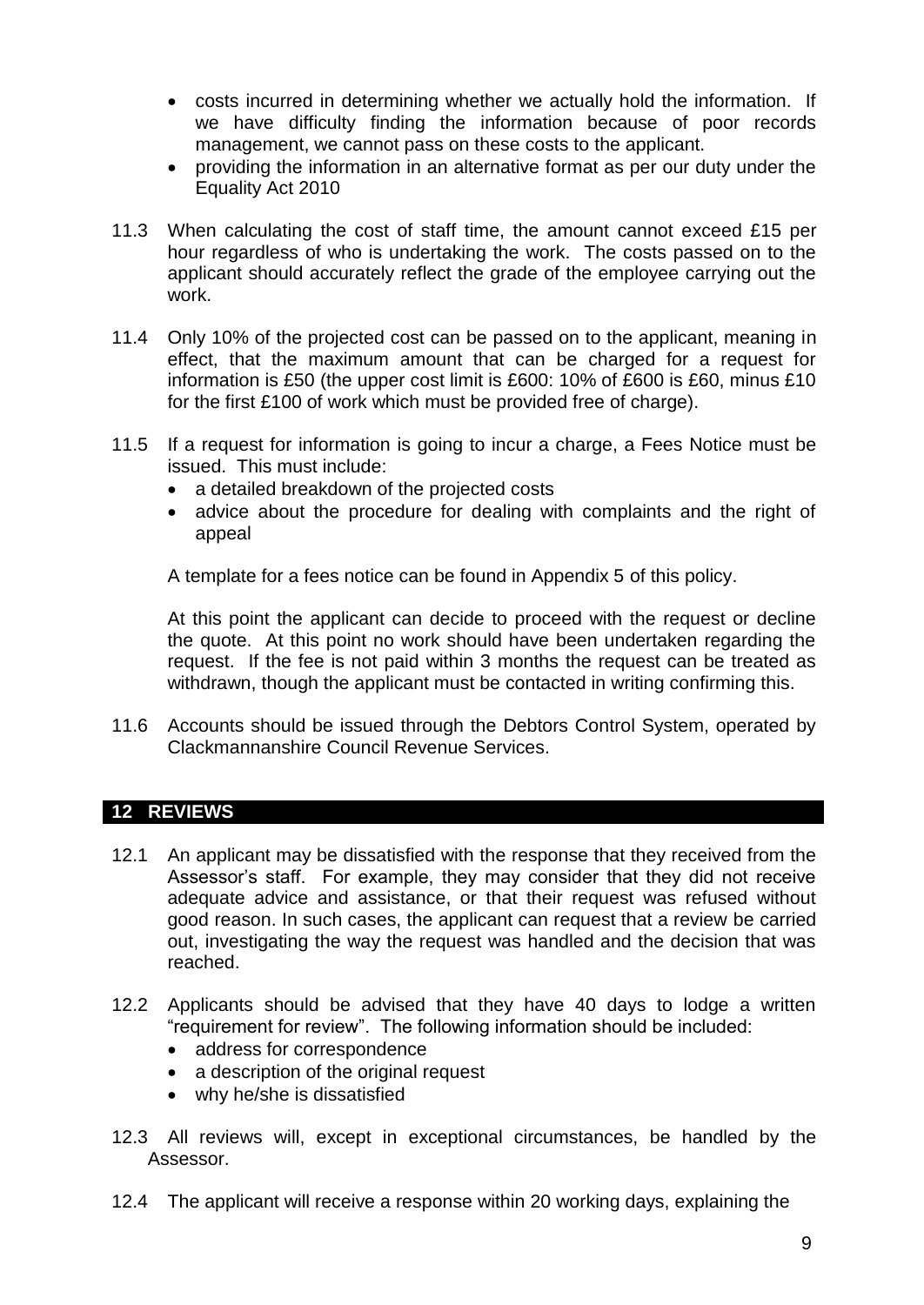findings of the review and advising them of their rights to complain to the Scottish Information Commissioner.

## **13 MONITORING**

- 13.1 It is the responsibility of the Responsible Officers to keep a log of information requests that are forwarded to themselves.
- 13.2 The Act states that the following information should be recorded:
	- the number of requests that have been refused and the reasons for the refusal
	- the number of requests for which a fee is charged
	- the number of reviews which have been carried out and their outcome
	- the number of instances when the time limit was exceeded and why
- 13.3 The responsible officer should log all requests for information on a database including the information required for 13.2.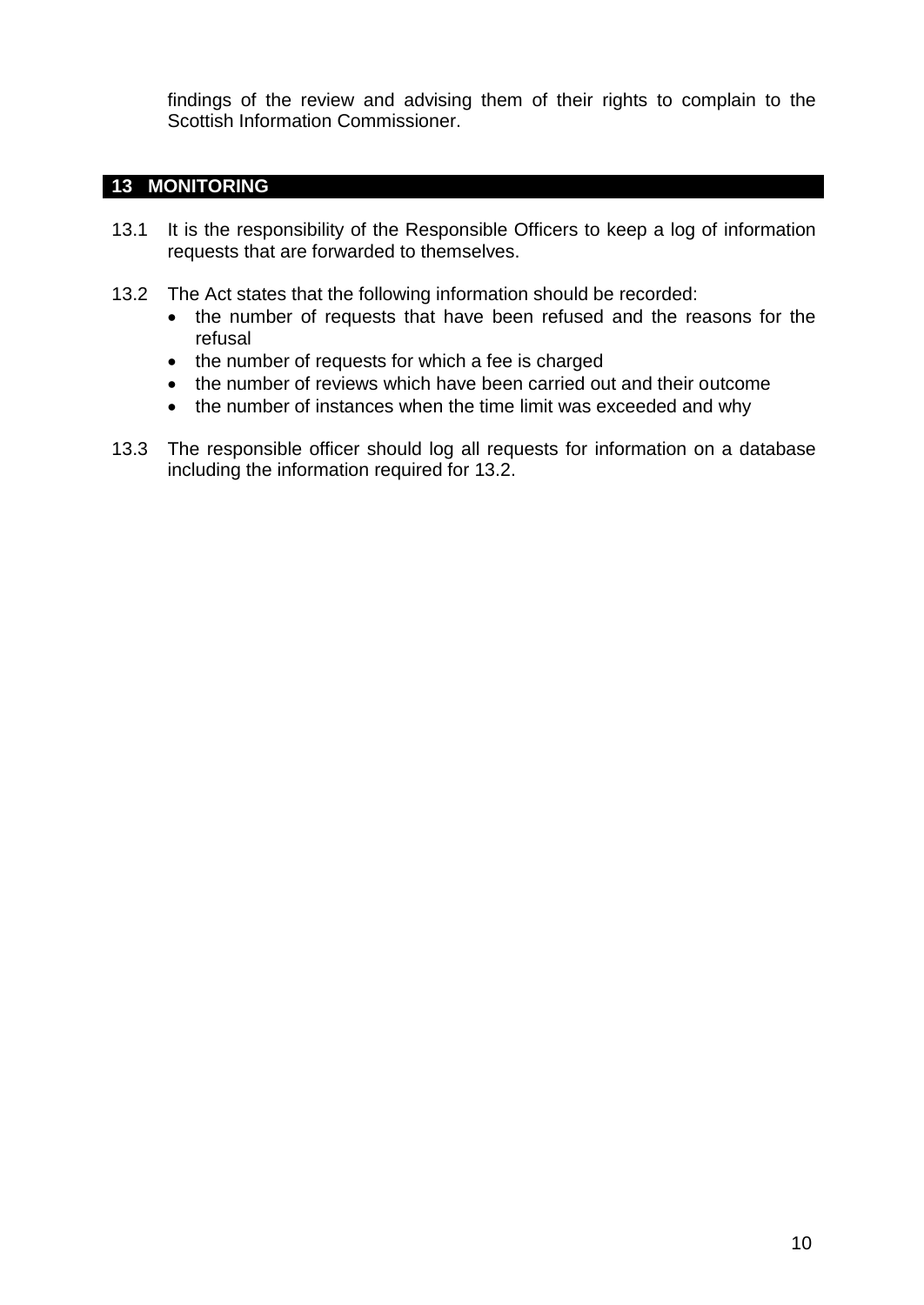# **FRONTLINE STAFF – DEALING WITH REQUESTS**

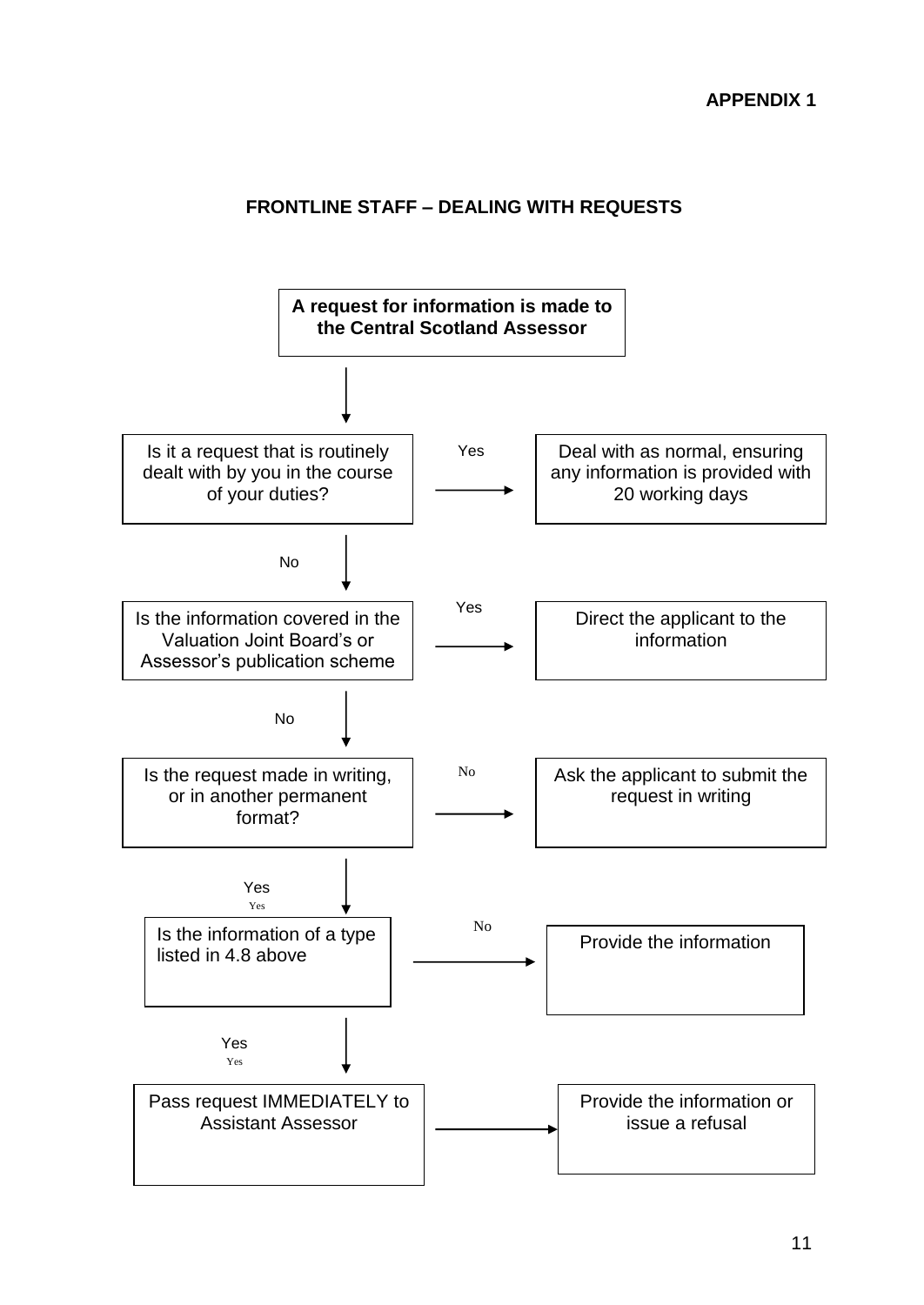#### **APPENDIX 2**

# **Responsible Officers**

## **Key Responsibilities**

- 1. To be a source of guidance and advice on Freedom of Information matters on behalf of Central Scotland Assessor and CSVJB.
- 2. To participate in FOI training, as and when appropriate.
- 3. To co-ordinate the answering of requests for information that front line staff are unable to deal with in the normal course of their duties.
- 4. To handle requests for information that may be subject to exemptions.
- 5. To handle requests for information that may include personal information as defined by the Data Protection Act 2018.
- 6. To handle refusals to release information including the drafting of refusal notices - in collaboration with the Assessor.
- 7. To oversee the transfer of requests from the Central Scotland Assessor and CSVJB to other Scottish public authorities.
- 8. Where relevant, to calculate fees to be levied on requests for information and issue fees notices.
- 9. To monitor requests for information and report to the Management Team monthly basis.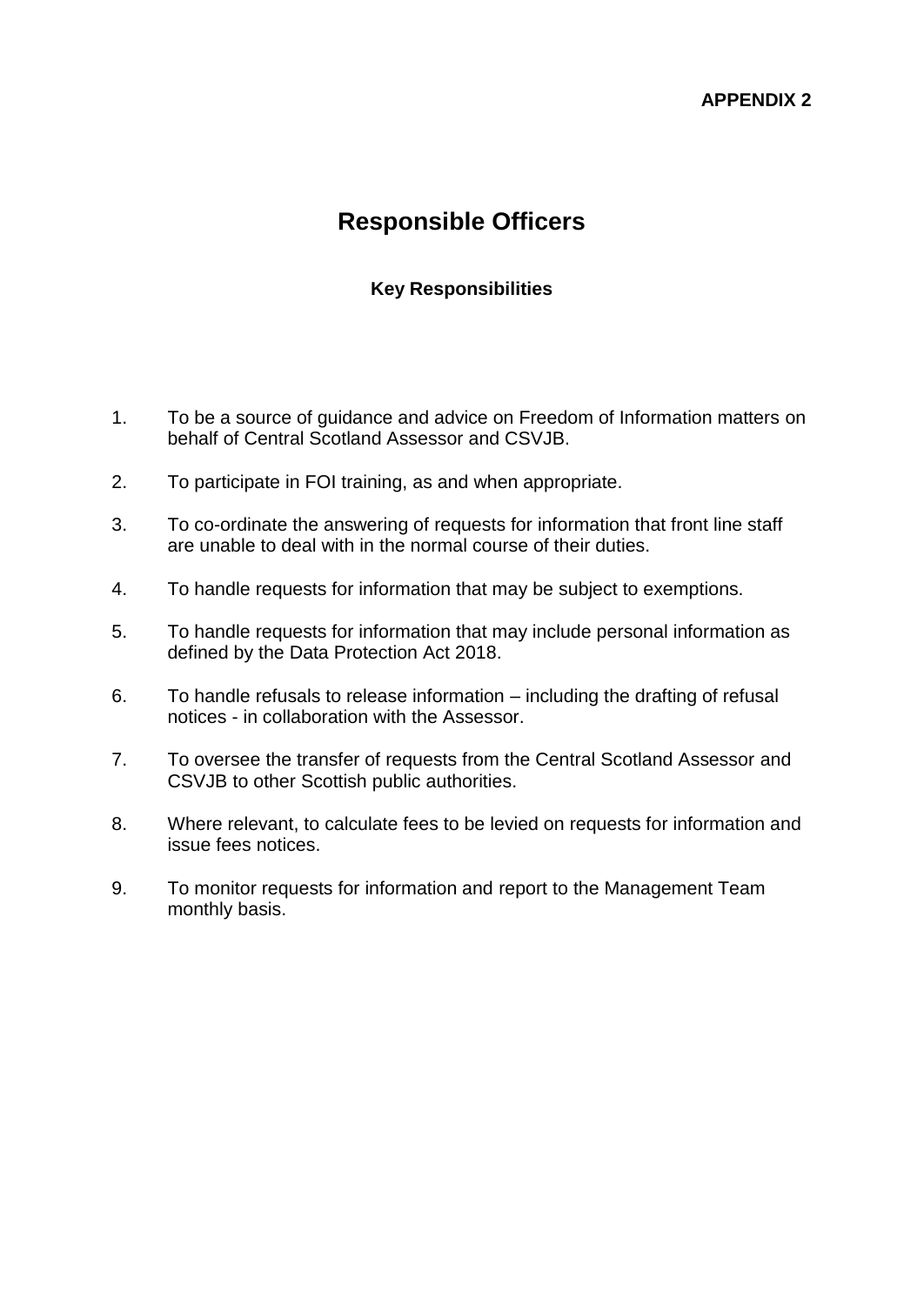### **APPENDIX 3 Template for Refusal Notice**

*Contact details of FOI Responsible officer*

*Name and address of applicant*

*Date*

Dear *X*

# **Freedom of Information Request Refusal Notice**

Information Requested I received your request for information on *[date]* relating to the following topic:

*[summary of request for information]*

#### Reasons for Refusal

I confirm that we hold the information requested but are refusing your request, as set out under Section 18 of the Freedom of Information (Scotland) Act 2002. The decision to refuse your request was made on *[date]* by *[name and job title of officer]*

The reason(s) for this refusal is/are as follows:

- *a.* the information is subject to absolute exemption *[state which exemption as per Part 2 of the FOI Act. Explain the reason(s) for using the exemption]*
- *b.* the information is subject to a non-absolute exemption *[state which exemption as per Part 2 FOI Act. State the reason(s) why it is in the public interest to withhold this information rather than release it]*
- c. the information requested would incur fees that exceed the upper limit as set out in the Fees Regulations in Annex 3 of the Code of Practice on the Discharge of Functions by Public Authorities under the Freedom of Information (Scotland) Act 2002.

*[include the projected costs calculations]*

#### Review Procedure

If you are dissatisfied with this decision to withhold information, or the way in which I have dealt with your request, you are entitled to require a review of this decision. Please note that in order for a review to take place, you must:

- lodge a written "requirement for review" within 40 working days of the date of this notice
- include your address for correspondence, a description of the original request and the reasons why you are dissatisfied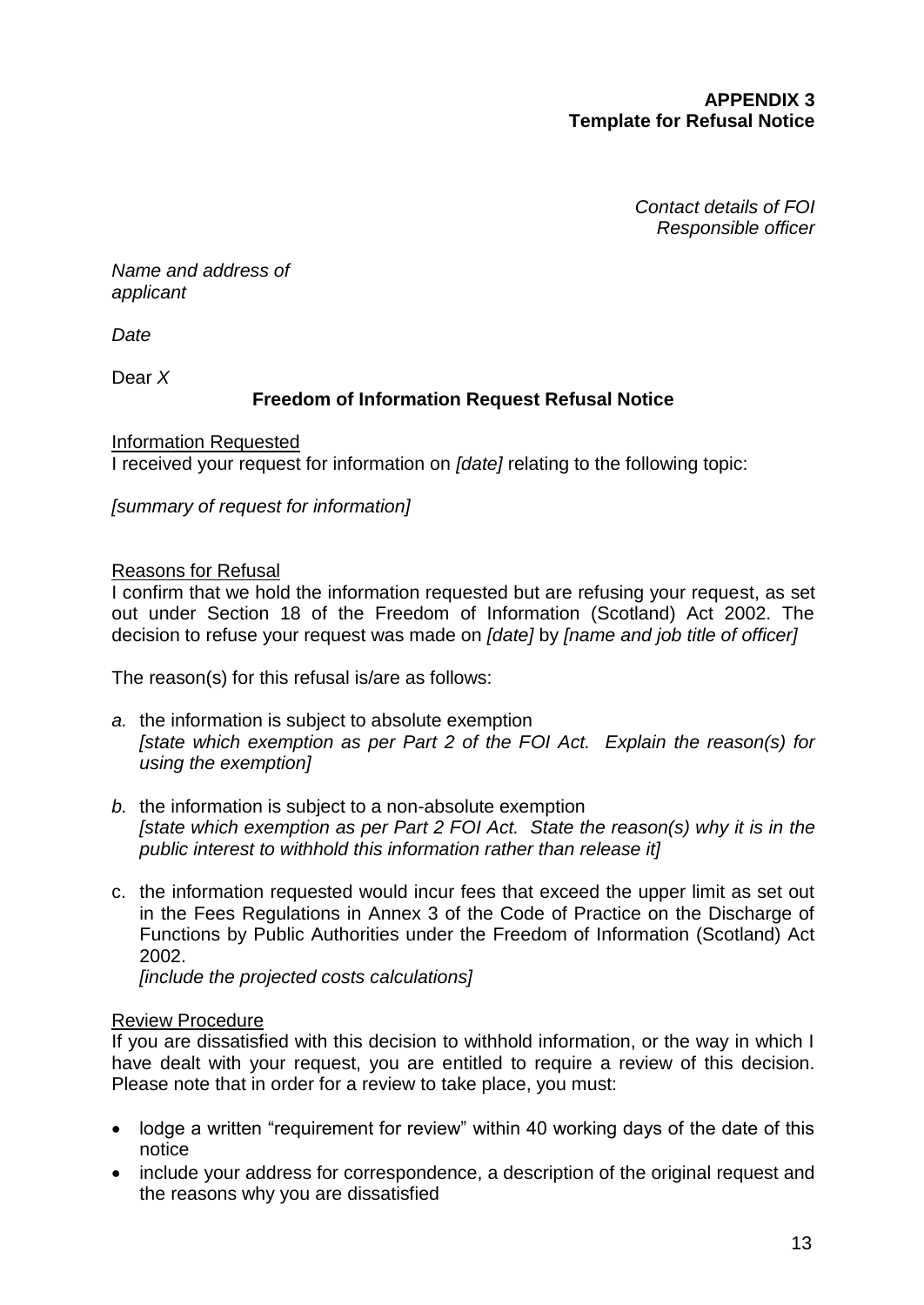address your review request to the Assessor:

Pete Wildman BSc MRICS, IRRV (Hons), AEA (Dip) Assessor & Electoral Registration Officer Central Scotland Assessor Hillside House Laurelhill Business Park **STIRLING** FK79JQ

#### Email: assessor@centralscotland-vjb.gov.uk

The review will be handled by staff who were not involved in the original decision. You will receive notice of the result of your review within 20 working days. It will explain the findings of the review as well as details of how to appeal to the Office of the Scottish Information Commissioner if you are dissatisfied with the review decision reached by the Assessor.

If you have any further queries about this process, please do not hesitate to get in touch.

Yours sincerely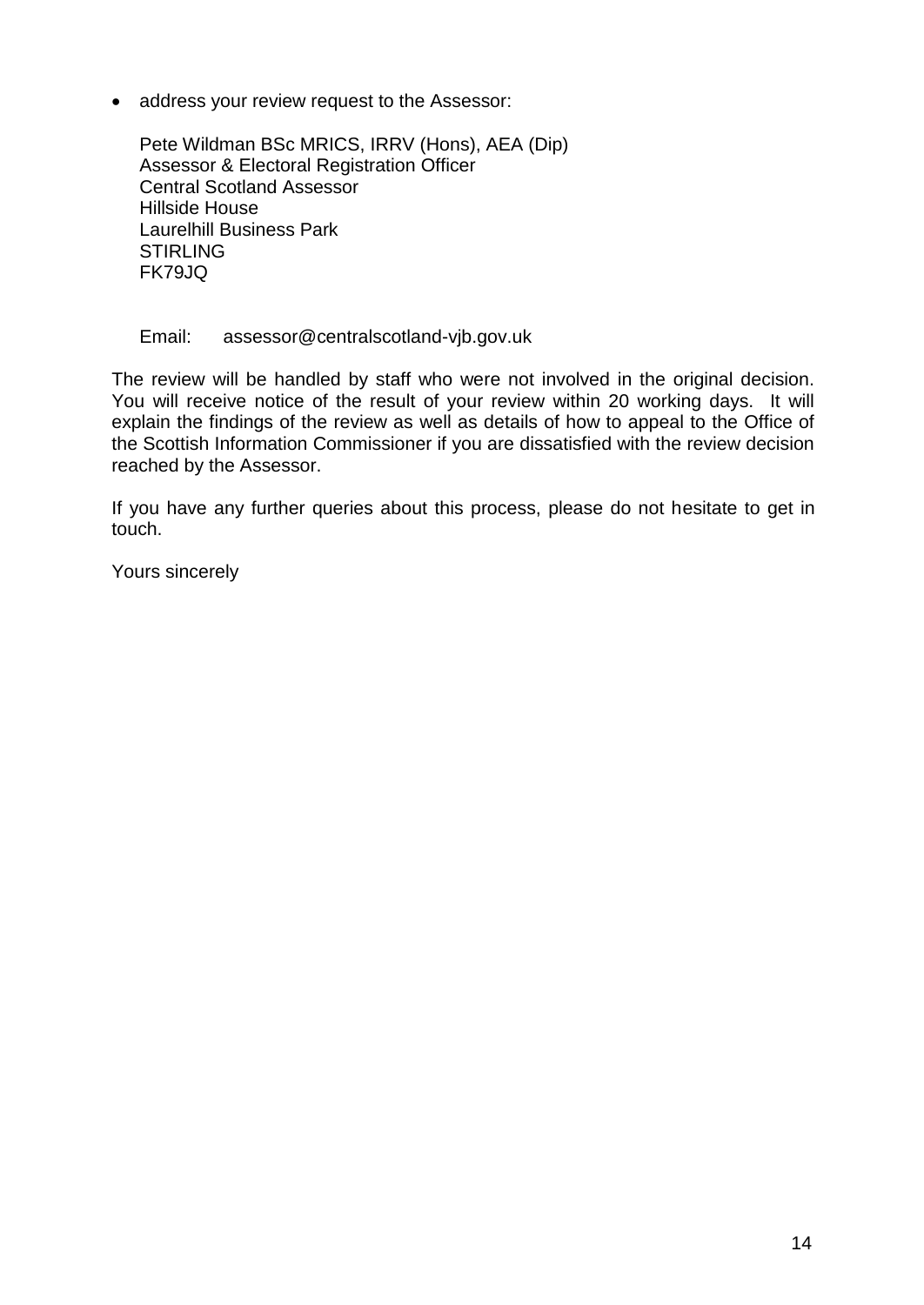#### **APPENDIX 4 Template for Fees Notice**

*Contact details of FoI Responsible officer*

*Name and address of applicant*

*Date*

Dear *X*

# **Freedom of Information Request Fees Notice**

This Fees Notice is submitted by the Central Scotland Assessor in accordance with Section 9 of the Freedom of Information (Scotland) Act, 2002. The fees must be paid within three months beginning the day this fees notice is received.

If you do not wish to proceed with this request, please formally decline this quote by writing to the address above. If the fees are not paid within the prescribed three month period, the request will be treated as withdrawn.

Once the Assessor is in receipt of your payment, we will respond within 20 working days. Please make any cheque payable to (Central Scotland Assessor).

# Fees Regulations

The fees are calculated in accordance with the Fees Regulations made under the Freedom of Information (Scotland) Act, 2002. They state that:

- The first £100 of costs are provided free of charge
- Where projected costs include the cost of staff time in locating and retrieving the information, the cost of staff time must not exceed £15 per hour for each member of staff engaged on the task. This is a maximum rather than a standard rate to be applied in every case, particularly where staff costs prove to be lower.
- For projected costs above £100, the council may make a charge of 10% of those costs up to the prescribed amount.
- The prescribed amount is £600. The council may charge for provision of information above that limit, but are not obliged to do so. Above the limit, the council may recoup all projected costs (bearing in mind that staff time remains subject to the maximum rate of £15 per hour).

Information Requested

I received your request for information on *[date]* relating to the following topic:

*[summary of request for information]*